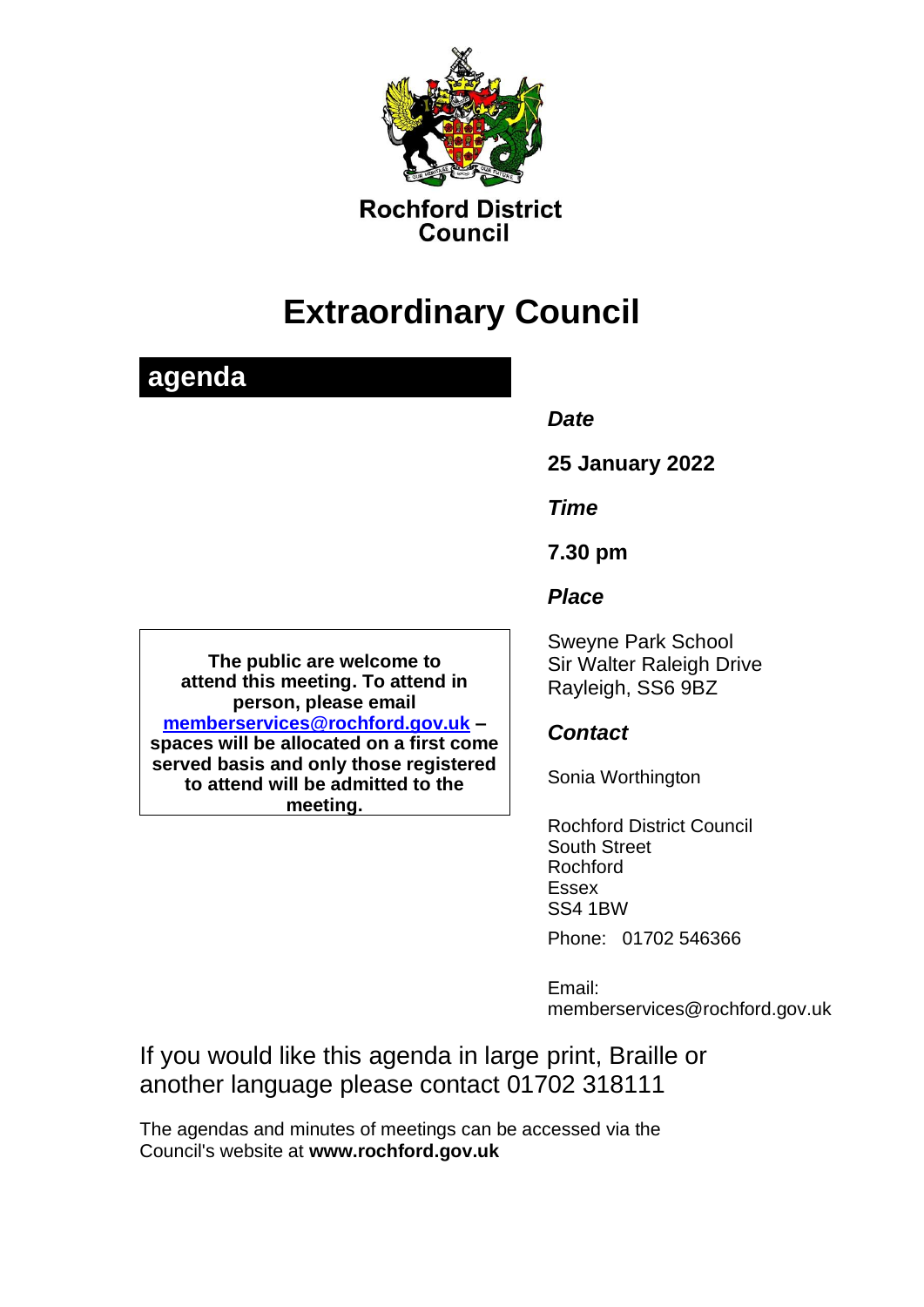The following Members are summoned to attend this meeting:-

Chairman: Cllr Mrs J R Gooding Vice-Chairman: Cllr M J Steptoe

Cllr Mrs L A Butcher Cllr R Milne Cllr M R Carter Cllr G W Myers Cllr Mrs T L Carter Cllr J E Newport Cllr R P Constable Cllr L J Newport Cllr R R Dray Cllr Mrs C A Pavelin Cllr D S Efde Cllr Mrs C E Roe Cllr A H Eves Cllr Mrs L Shaw Cllr I A Foster Cllr P J Shaw Cllr Mrs E P Gadsdon Cllr S P Smith Cllr J N Gooding Cllr D J Sperring Cllr B T Hazelwood Cllr C M Stanley Cllr M Hoy Cllr I H Ward Cllr T D Knight Cllr M J Webb Cllr J L Lawmon Cllr Mrs C A Weston Cllr Mrs J R Lumley Cllr M G Wilkinson Cllr Mrs C M Mason Cllr A L Williams Cllr Mrs J E McPherson Cllr S A Wilson Cllr D Merrick Cllr S E Wootton

#### **The Council's residents are at the heart of everything we do.**

#### **The Council's priorities are:-**

- To be financially sustainable
- Early intervention
- To maximise our assets
- To enable communities